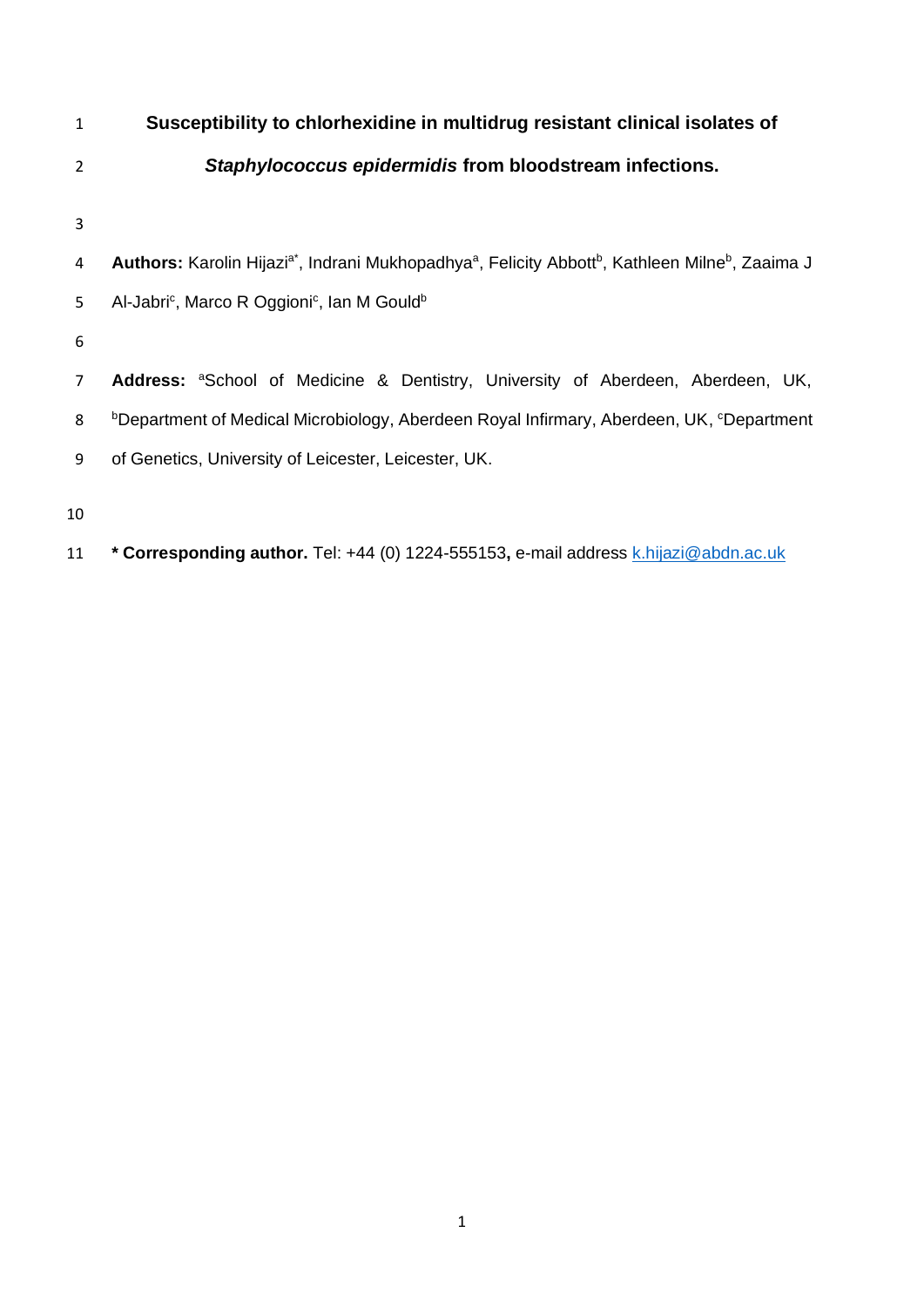#### **ABSTRACT**

 Emergence of *Staphylococcus* isolates with reduced susceptibility to chlorhexidine is being increasingly reported*.* We present an update to a previous report showing continuing efficacy of chlorhexidine-based infection control measures against *Staphylococcus aureus* over six years. We screened *qacA/B* genes in *Staphylococcus* isolates collected over another six years in the same intensive therapy unit in Scotland where chlorhexidine baths form an essential component of long-term control of nosocomial infections. Consistent with our previous study we report minimal presence of *qacA/B* in *S. aureus* strains from screening samples and bacteraemia patients but the new finding of a high proportion of *qacA/B* carriage in *Staphylococcus epidermidis* associated to reduced susceptibility to chlorhexidine. *S. epidermidis* isolates positive for *qacA/B* were clonally diverse although 65% of isolates belonged to the multidrug resistant clone ST-2. These findings raise concerns in relation to selection of multidrug resistant strains by chlorhexidine and are important in the context of recent evidence emphasising the benefits of targeting bloodstream infections associated with coagulase-negative staphylococci.

**KEYWORDS**: chlorhexidine baths, intensive therapy unit, *Staphylococcus aureus,* 

*Staphylococcus epidermidis, qac* genes, multidrug resistance, ST-2.

## **1. INTRODUCTION**

 For over 50 years, chlorhexidine-based preparations have been used with remarkable success for control of healthcare-associated infections, for example use of chlorhexidine baths for the prevention and control of methicillin-resistant *Staphylococcus aureus* (MRSA) in hospitals (1). It has been recently shown that universal decolonization of patients in intensive care settings was more effective than targeted strategies in reducing MRSA-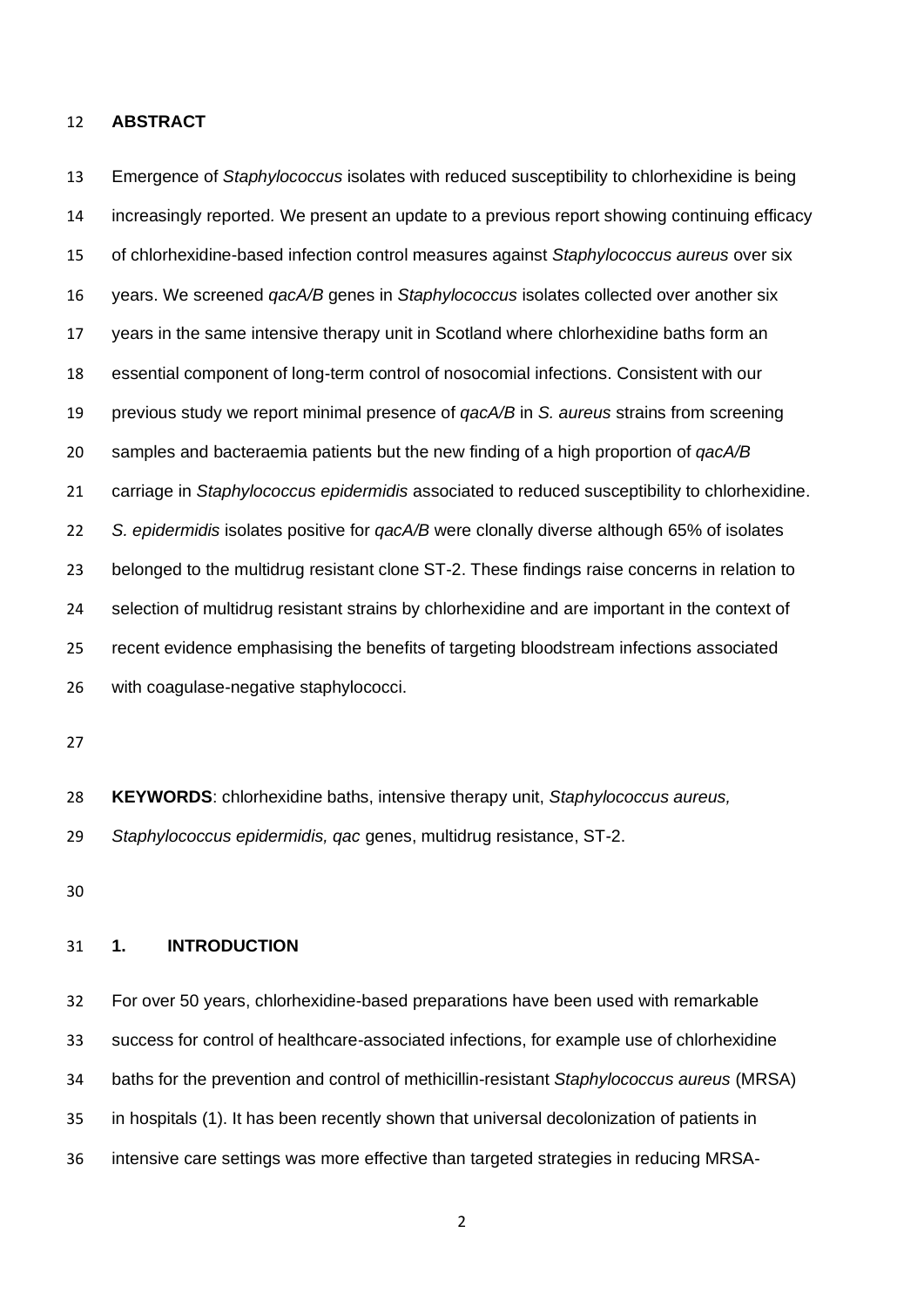positive clinical cultures and bacteraemias from any pathogen (2, 3). However, the debate around use of targeted versus universal decolonisation approaches is still ongoing (4). Indeed, a number of reports have suggested the emergence of *Staphylococcus* clinical isolates with decreased susceptibility to chlorhexidine *in vitro* (5-8), although the clinical 41 significance of these findings is still controversial (9-11). Phenotypic susceptibility to chlorhexidine is mostly based on assays which measure MICs and MBCs. Measurement of chlorhexidine MIC and MBC relates to bacteria tested against much lower concentrations of chlorhexidine compared to those achieved in clinical practice. The lack of agreed breakpoint values for biocide susceptibility testing along with other limitations inherent to phenotypic measurement of susceptibility to disinfectants has hampered the development of standardised assays (9) and encouraged screening of clinical isolates for genetic markers potentially associated with resistance. *Qac* genes encode for proton-dependent efflux pumps which are known to bind a variety of lipophilic cations including quaternary ammonium compounds such as chlorhexidine. Of the genes known to be associated with biocide resistance, *qacA* has been more strongly associated with decreased susceptibility to chlorhexidine in *Staphylococcus* (8, 12). The QacB efflux pump carries amino acid differences compared with QacA including a substitution from Asp to Ala which determines inability to bind divalent cations (13). *QacA/B* genes are located on mobile genetic elements and their co-presence on plasmids with antibiotic resistance genes has pointed to the possibility of cross-resistance between biocides and antibiotics in *Staphylococcus* (10, 14). However, it is yet unclear whether or not the presence of *qac* genes selects for the presence of antibiotic resistance genes.

 Another medically important *Staphylococcus* species is *Staphylococcus epidermidis.* While previously considered to be a non-pathogenic skin commensal, it is now recognized a key opportunistic pathogen associated with nosocomial infections including bacteraemias. *Qac* genes have been identified in *S. epidermidis* (11, 15). Some studies have suggested horizontal transfer of plasmids carrying *qac* genes among strains of *S. aureus* and other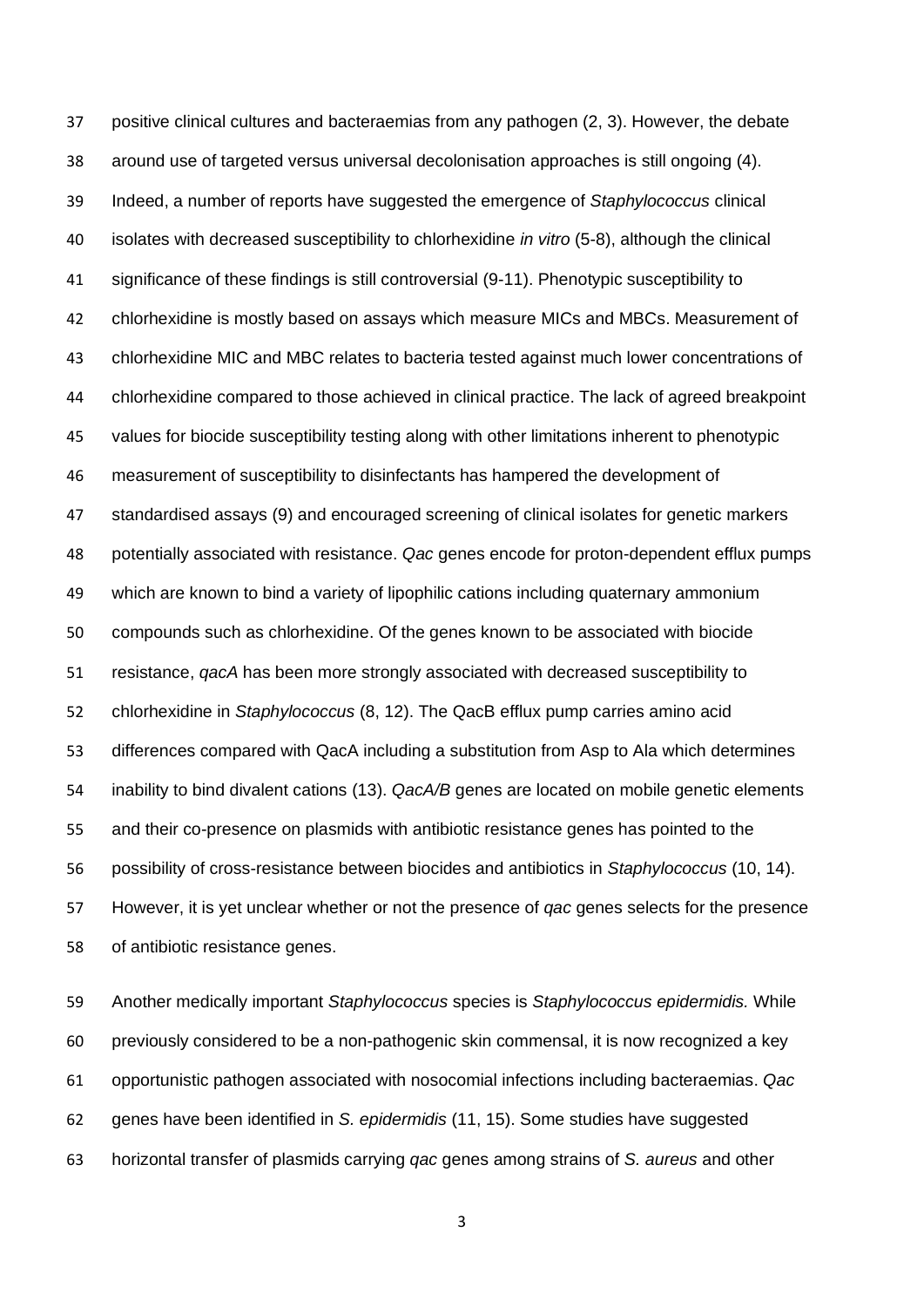staphylococci (16). The study here presented was designed as a follow-up to a previous report showing continuing efficacy of MRSA infection control measures in intensive care settings and the absence of emergence of resistance over a period of six years (17). We screened *qacA/B* genes in *Staphylococcus* isolates collected over another 6 years in the same intensive therapy unit (ITU) of a hospital in the North East of Scotland where use of chlorhexidine baths forms an essential component of long-term control of nosocomial infections (1). Isolates included MRSA strains from clinical samples obtained from screening upon admission to the ITU as well as *S. aureus* and *S. epidermidis* strains from patients with bacteraemia.

### **2. METHODS**

 **2.1. Setting, intervention and sample collection:** This study took place between November 2007 and February 2014 in the ITU of Aberdeen Royal Infirmary and involved analysis of eighty-one *Staphylococcus* isolates. Forty strains of MRSA were randomly selected from patients screened at multiple body sites on admission over the whole period of the study. Forty-one strains were obtained from blood cultures and comprised sixteen strains of *S. aureus* and twenty-five strains of *S. epidermidis*. This was a random collection of strains representing 12% and 32% of the total number of bacteraemias related to *S. aureus* and *S. epidermidis,* respectively, that occurred over the study time period. For both screening samples and blood cultures one isolate per patient was included in the study. The MRSA infection control measures following screening have already been described (17). Bacterial isolation and characterisation was carried out as previously described (17).

 **2.2 DNA extraction:** Genomic DNA was extracted from overnight pure cultures of the *Staphylococcus* isolates using the High Pure PCR template preparation kit (Roche Diagnostics, Germany) following the manufacturer's instructions. Samples were pre-treated 89 with 5µl of Lysozyme (Sigma, 10mg/ml) and 4µl of Lysostaphin (Sigma, 10mg/ml) and incubated for 30 minutes at 37°C for complete lysis of the cell pellet prior to the extraction.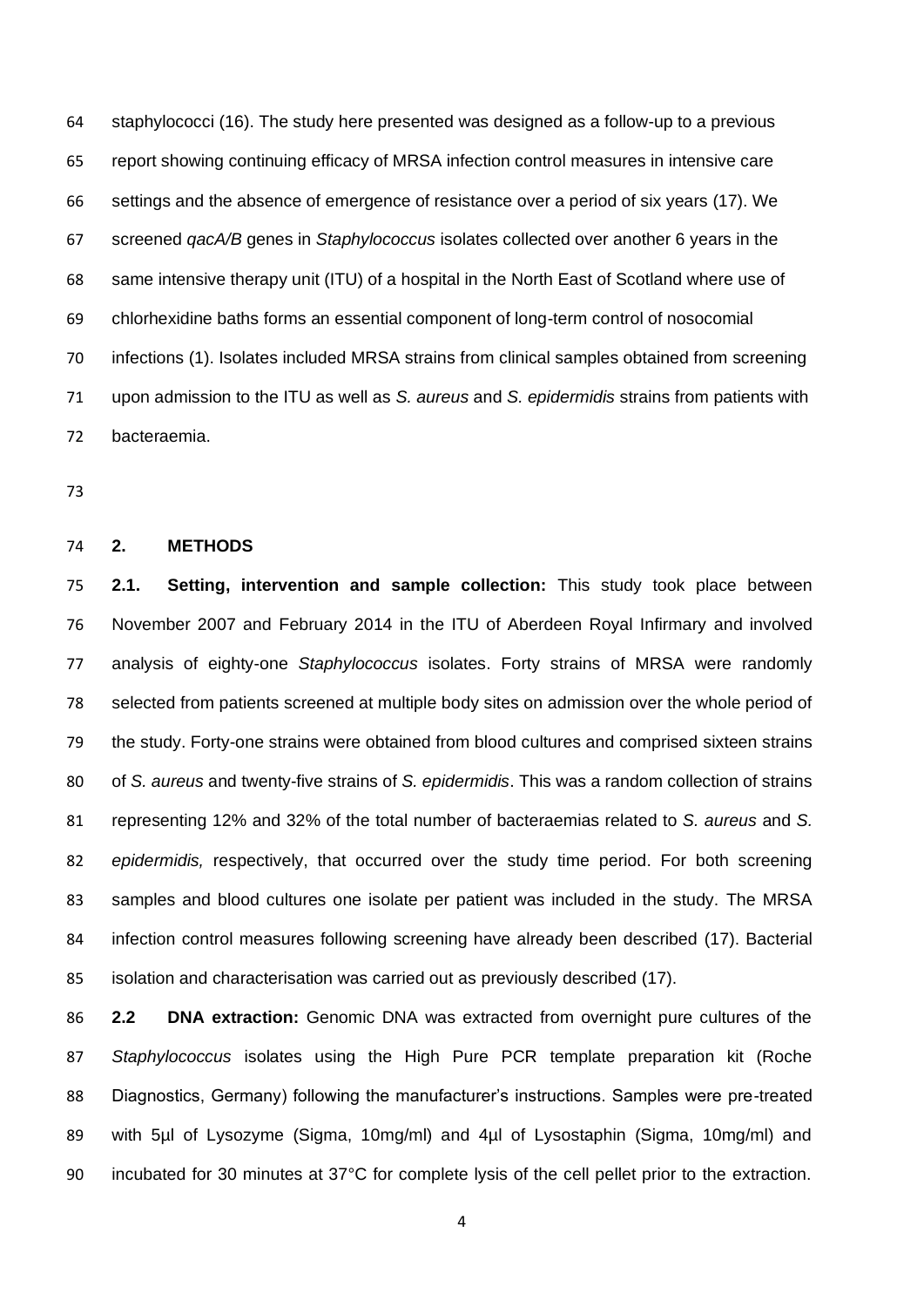Genomic DNA was quantified on a Qubit Fluorimeter (Thermo Fisher Scientific, Waltham, MO) and quality-assessed on a Tapestation (Agilent Technologies, Santa Clara, CA) with genomic DNA screentapes.

 **2.3** *qacA/B* **PCR:** Bacterial 16S rRNA gene was amplified using the universal eubacterial primers 27F and 1492R to confirm DNA suitability for further analysis. The 16S rRNA PCR yielded a product of approximately 1500bp. *Qac* genes (*qacA* and *qacB*) were identified using previously described specific primers (8) which yielded a product of approximately 800bp.

 **2.4 Whole genome sequencing**: Dual indexed TruSeq libraries were prepared from 200ng of genomic DNA using the TruSeq Nano DNA library preparation kit (Illumina, San Diego, CA) according to the manufacturer's instructions using a Bioruptor Pico (Diagenode, Seraing, Belgium) for fragmentation to 550bp. Libraries were quantified by qPCR, pooled at equimolar concentrations and 14pM of the pool was sequenced on a MiSeq using version 3 chemistry and 300bp paired end reads (Illumina, San Diego, CA), with 29.3 million pass filter reads generated.

 **2.5 Sequence analyses:** Sequences were trimmed using Trimmomatic (18), assembled using SPAdes (19) and quality-assessed with QUAST (20). The contig files were then uploaded to the Center for Genomic Epidemiology server

[\(https://cge.cbs.dtu.dk/services/MLST/](https://cge.cbs.dtu.dk/services/MLST/) ) for MLST analysis (21).

 **2.6 Susceptibility testing to antimicrobials:** Susceptibility to chlorhexidine was tested using an agar dilution technique according to the European Committee on Antimicrobial Susceptibility Testing (EUCAST). Briefly, chlorhexidine digluconate (Sigma-Aldrich, Dorset, UK) was incorporated into Mueller Hinton agar (Oxoid, Hants, UK) at two-fold dilutions. The 113 range of concentrations tested was 0.125 to 64 mg/L and inoculation delivered at 10<sup>4</sup> CFU/spot 114 using a multipoint replicating device. Incubation was carried out in ambient air at 35 °C for 20 hours. ATCC 29213 and 25923 were used for control strains. The MIC was determined as the lowest concentration of chlorhexidine that completely inhibited growth. Ethidium bromide was used as positive control of QacA pump activity and was tested at 4-1024 mg/L. Susceptibility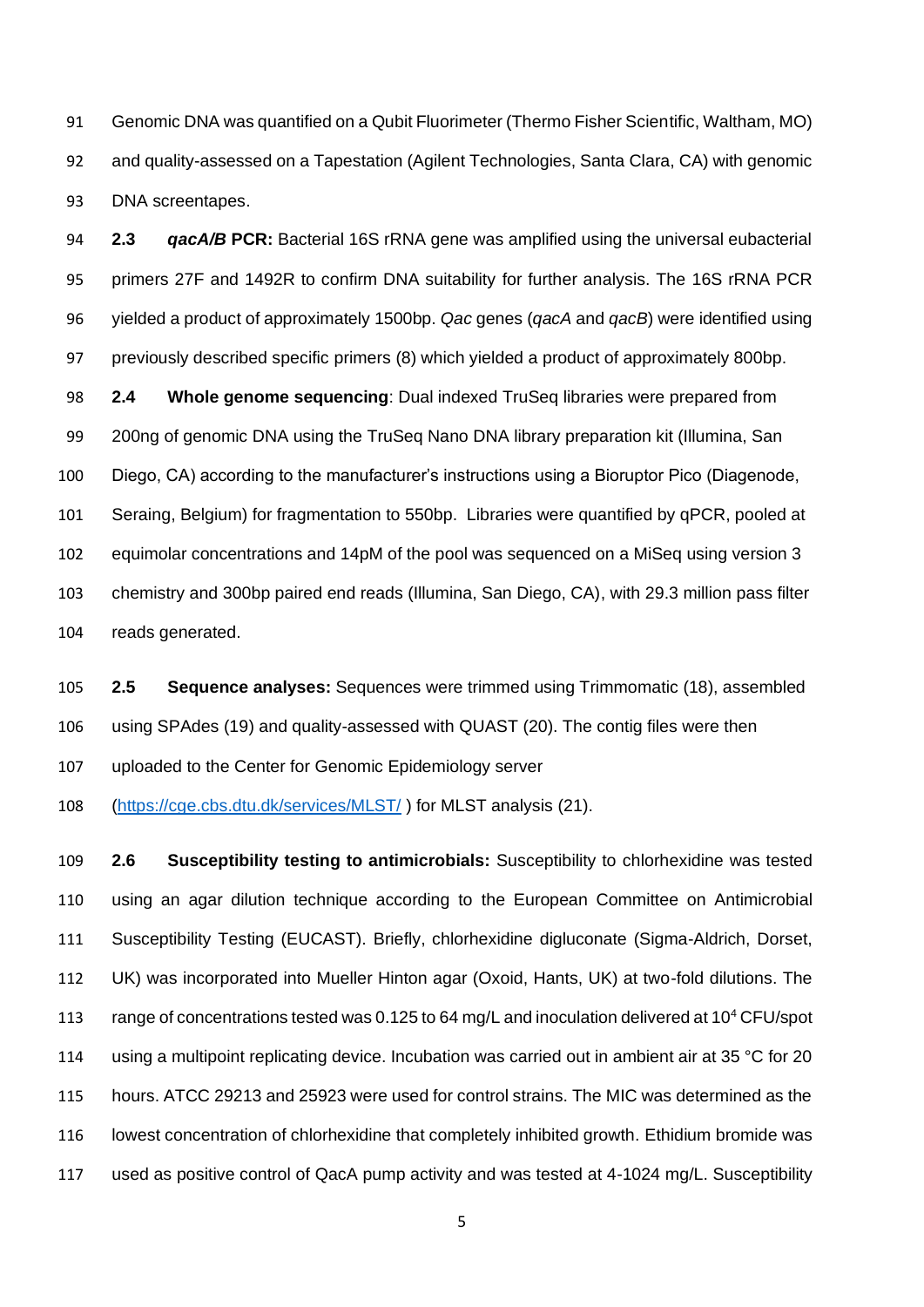testing to 22 antibiotics was carried out using the disc diffusion method according to the Clinical and Laboratory Standards Institute (CLSI) until 2010. Subsequently, susceptibility testing to antibiotics was carried out using a Vitek instrument (bioMerieux, Basingstoke, UK) and the EUCAST guidelines. Antibiotic susceptibility data of selected isolates are reported in Supplemental table 1.

## **3. RESULTS**

 **3.1 Qac typing.** Genomic DNA was obtained from all 81 *Staphylococcus* isolates investigated in this study, as confirmed by positive detection of the 16S rRNA gene (data not shown). Of the bacteraemia strains that were found positive for the *qacA/B* gene, 20 strains were *S. epidermis* (Table 1) and 2 strains were *S. aureus* and accounted for 80% and 13% respectively of the total *S. epidermidis* and *S. aureus* strains isolated from blood samples. Only 1 out of 40 (2%) MRSA strains isolated from screening samples was found positive for the *qacA/B* gene (STAPH12, data not shown). This strain was isolated from a throat swab and showed 100% homology to *qac*A (GenBank accession no. HE579074.1) along with the 2 *qacA/B* positive *S. aureus* strains from blood cultures.

 Sixteen out of 20 (80%) *qacA/B* positive *S. epidermidis* isolates from bacteraemia samples showed 99-100% homology to the full length *qac*A, while 3 strains (STAPH51, STAPH53, STAPH59) showed 5-6 nucleotide differences compared to *qacA* (Table 1). Three of these single nucleotide polymorphisms result in single amino acid substitutions present in *qacB* (C455T, G871A, T1139C) and have been named *qacAB* in Table 1. Polymorphic sites of *qac* nucleotide sequences relative to *qacA* and respective amino acid substitutions are summarised in Table 2. STAPH77 appeared to carry only a partial *qacA* sequence (3' 450bp

fragment) although a contig break in the middle of the gene and the absence of upstream

sequences hindered detailed analysis of the strain.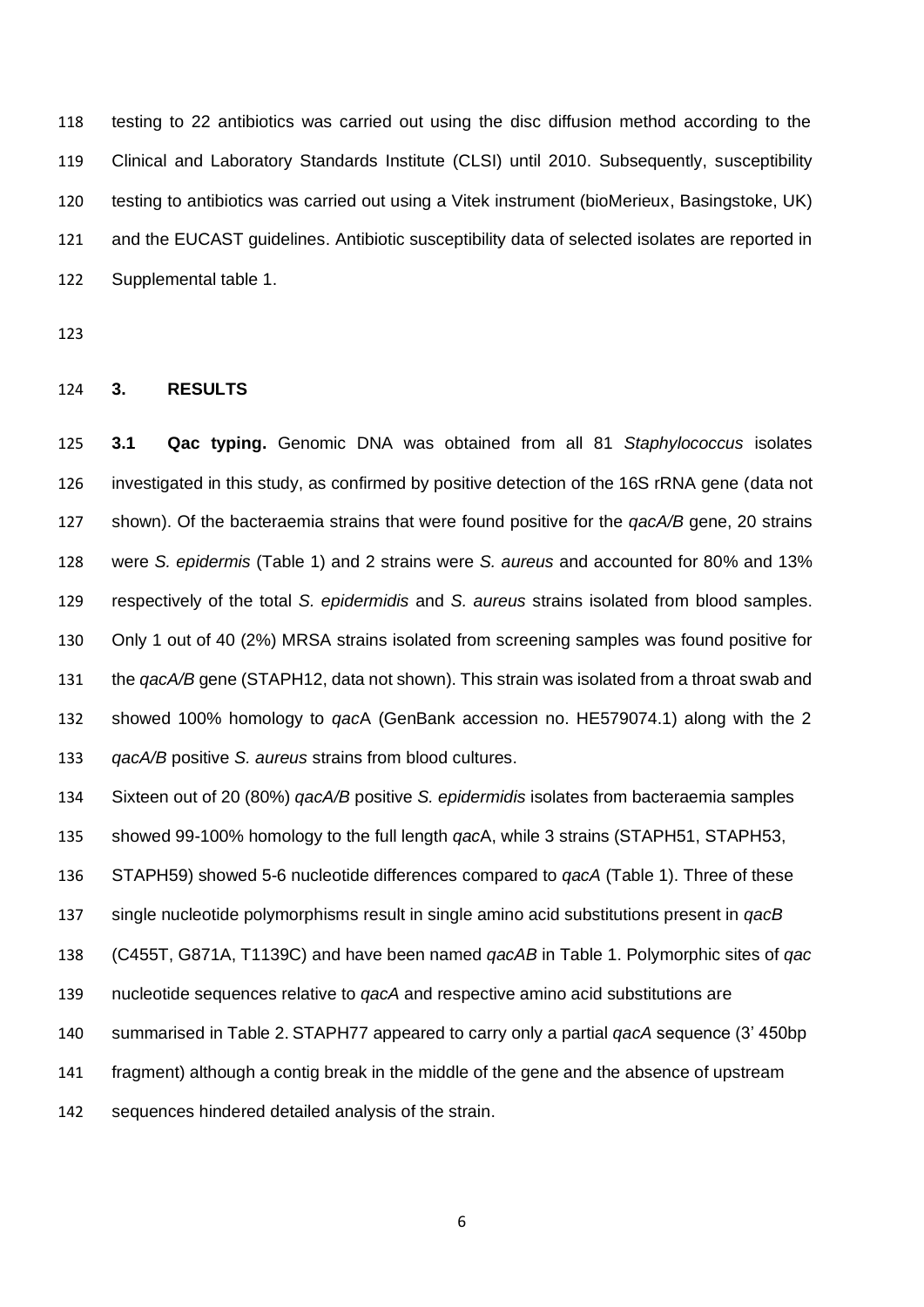**3.2 Susceptibility to chlorhexidine.** *S. epidermidis* strains positive for the full length *qacA/B* gene showed minimal but consistent increase of MIC values (2-4 fold) compared to *S. epidermidis* negative for qacA/B with the exception of strains STAPH59 (Fig. 1, supplemental file 2). For all *S. epidermidis* strains chlorhexidine MICs never exceeded 4 147 mg/L and there was no evidence of decreasing susceptibility levels to chlorhexidine over the study period (Fig.1, supplemental file 2). Fig. 1 shows chlorhexidine MICs of *S. epidermidis* in relation to ethidium bromide MICs which was used as control in view of the strong correlation of *Staphylococcus* resistance to this compound and positivity for the QacAB efflux pump (8, 22). Indeed, all *qacA/B* strains investigated in this study returned ethidium bromide MIC values ≥256 mg/L except for STAPH77 carrying a deleted *qacA* (Fig.1, supplemental file 2). Chlorhexidine MIC values for *S. aureus* isolates fluctuated between 1 mg/L and 4 mg/L and showed no relationship with *qac* carriage (Supplemental file 2).

 **3.3 Clonality of** *qac* **positive** *S. epidermidis* **strains.** *S. epidermidis* isolates positive for *qacA/B* were clonally diverse with 13 out of 20 (65%) of isolates belonging to the multidrug resistant clone ST-2 found prevalent in hospital-acquired infections (23) (Table 1). Multidrug resistance of *qac* positive ST-2 *S. epidermidis* strains was confirmed by sensitivity testing to a broad range of antimicrobials (Supplemental table 1). Both STAPH51 and STAPH59 harbouring the highest number of *qacA* polymorphisms belonged to ST-83 (Table 1). The sequence types accounting for the other 5 *qac* positive *S. epidermidis* strains were ST-5, ST-559, ST-59, and ST-48 (Table 1). As observed for ST-2 these 4 types were also associated with multidrug resistance (Supplemental table 1) and were distinct from the 5 different sequence types (ST-19, ST-210, ST-54, ST-204 and a new ST) that accounted for the 5 *qac* negative *S. epidermidis* strains (Table 1) which were sensitive to most, if not all, antimicrobials (Supplemental table 1).

 **3.4 Genetic determinants for resistance to triclosan and mupirocin.** Whole genome sequencing of *S. epidermidis* strains revealed genetic determinants for resistance to mupirocin in 10 of the *qac* positive strains. A mutation (V588F) of the iso-leucyl tRNA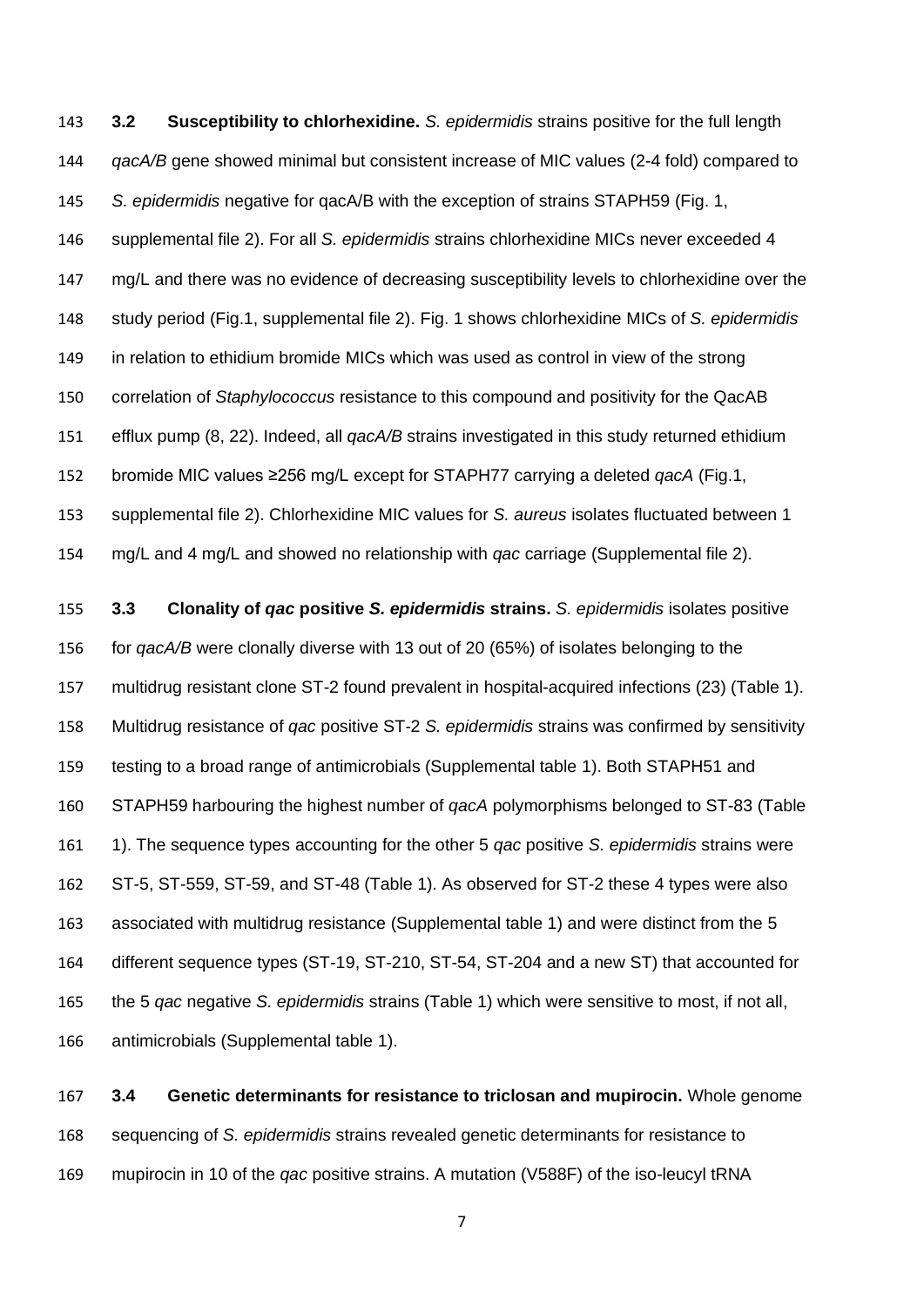transferase gene (*ileS*) conferring resistance to mupirocin (24) was observed in 5 of these strains (Table 1). The other 5 strains harboured the *ileS2* gene associated with resistance to mupirocin (25) (Table 1). Sensitivity testing showed high level resistance to mupirocin in *ileS2* isolates tested and low level resistance to mupirocin in 4 out of 5 of the *ileS* (V588F) isolates (Supplemental table 1). The genetic determinants for resistance to triclosan *sh*-*fabI* (enoyl-acyl-carrier protein reductase) (26) and the F204L mutation in gene *fabI* were identified in 8 and 2 strains respectively with STAPH51 carrying both determinants (Table 1). Five of these strains were also mupirocin resistant (Table 1). As previously reported *sh*-*fabI* was co-present on the plasmid harbouring *qacA* (26), but also observed in *qac* negative STAPH67 (Table 1).

## **4. DISCUSSION**

 This study will inform the current debate around use of universal decolonisation versus approaches to target high-risk pathogens or patient populations that are susceptible to infection from many pathogens.

 We report a very low presence of the *qacA* gene in *S. aureus* strains from both screening samples and bacteraemia patients but a higher proportion (74%) of *qacA/B* carriage in *S. epidermidis*. *Qac* carriage in *S. epidermidis* coincided with consistently reduced susceptibility to chlorhexidine compared to *qac* negative *S. epidermidis.* However, chlorhexidine MICs were stable with no evidence of steady decrease of susceptibility to chlorhexidine over time, not withstanding that chlorhexidine had already been in widespread use for 6 years before the start of the present study. *Qac* positive *S. epidermidis* strains STAPH59 and STAPH77 did not show reduced susceptibility to chlorhexidine. The latter appeared to carry only the 3' 450bp portion of the *qacA* sequence and was sensitive to the control compound ethidium bromide, suggesting a defective QacA pump in this isolate. In contrast, there was no obvious correlation between *qac* carriage in *S. aureus* isolates and reduced sensitivity to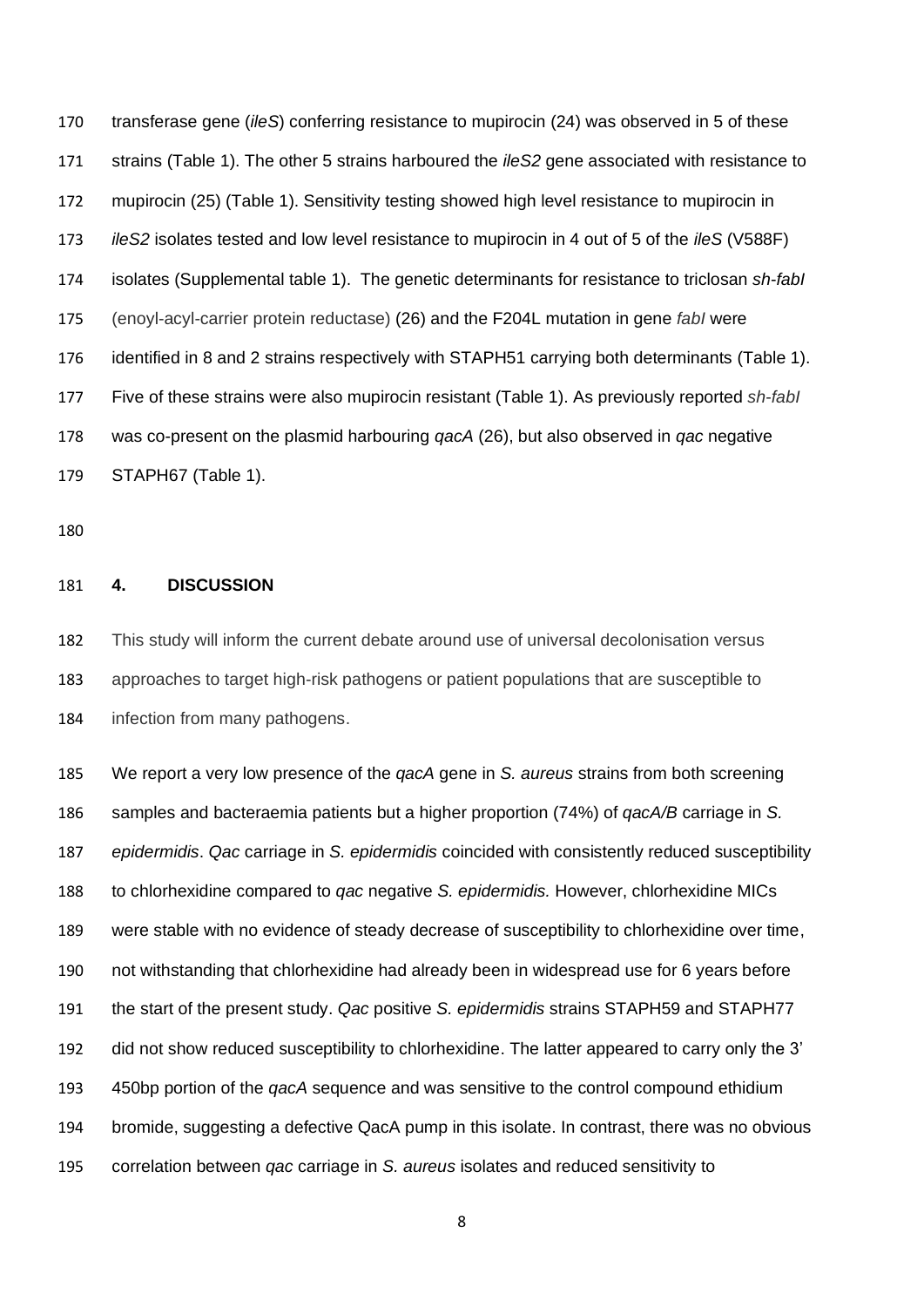chlorhexidine as previously reported (8). Most *qac* positive *S. epidermidis* isolates carried genes nearly identical to *qacA* reference genes. *S. epidermidis* isolate STAPH59 as well as STAPH51 and STAPH53 showed 5-6 nucleotide differences with respect to *qacA* although only 3 of these single nucleotide polymorphisms result in single amino acid substitutions present in QacB (Table 2). All three strains lacked the three other substitutions which distinguish QacA from QacB, including the Asp to Ala substitution (D322A) shown to determine substrate specificity (13). While STAPH59 showed lower chlorhexidine MIC compared to all other *qacA/B S. epidermidis* strains, there was no consistent relationship between carriage of such polymorphic *qacA* sequences and susceptibility to chlorhexidine.

 The widely prevalent multidrug resistant clone ST-2 (23) accounted for the majority of *qac* positive *S. epidermidis*. As previously observed (14) the higher frequency of antibiotic resistance among *qac*-carrying strains suggests that chlorhexidine may select for antibiotic resistance. Nonetheless, presence of five other types amongst *qac* positive *S. epidermidis* isolates was evidence of clonal diversity. ST-83 and ST-5 comprised the strains displaying the most highly polymorphic *qacA* sequences. Strains with identical polymorphic *qacA* gene sequences have been previously detected in both ST-83 and ST-5 sequence types (27, 28).

 Of interest, whole genome sequencing identified genetic determinants of 2 other biocides widely used for MRSA decolonisation, albeit not in ITU settings: mupirocin and triclosan. The V588F *ileS* mutation or the resistance gene *ileS2* conferring mupirocin resistance (24, 25) were identified in 50% of *qac* positive isolates. The triclosan resistance determinants *sh*-*fabI* and/or the F204L mutation in *fabI* (11, 26) were identified in 9 isolates. Notably, in strain STAPH48 the *sh-fabI* gene was inserted downstream *qacA*, suggesting the potential for horizontal gene transfer of multiple genes associated with reduced susceptibility to biocides by the same plasmid. This may be particularly true of *sh*-*fabI* which was present within a composite transposon containing the *Staphylococcus haemolyticus*-derived insertion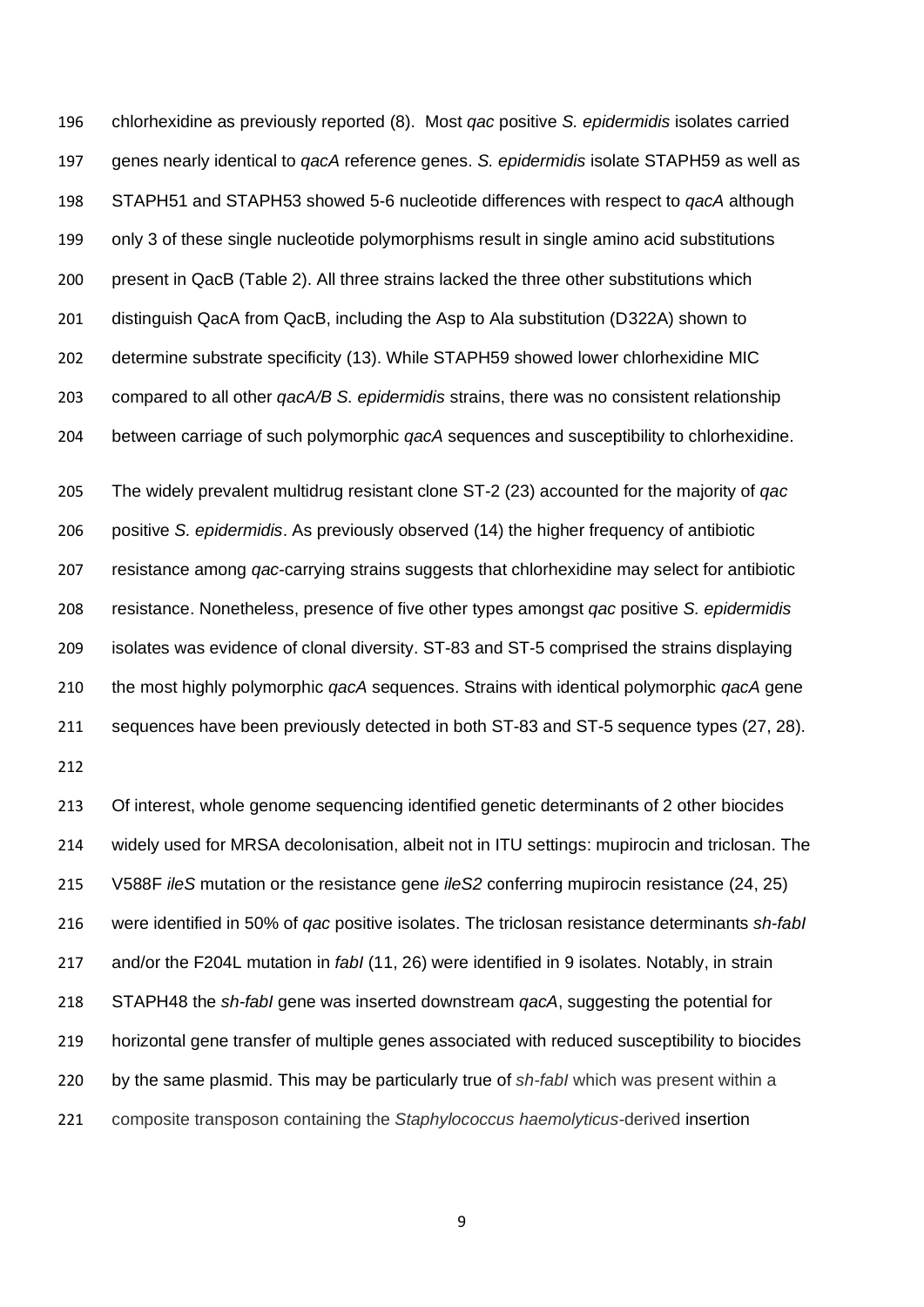sequence IS1272 (26). Consistently, a previously observed conserved gene coding Sin recombinase flanking *qacR* (14) was present on some of the *qac*-carrying plasmids*.*

 This study provides no indication of decreased efficacy of chlorhexidine-based infection control measures against *S. aureus* infections in the ITU setting described here, or hospital wide, as already reported (29)**.** Findings are in keeping with our previous report showing no evidence of decreased susceptibility to chlorhexidine with long-term chlorhexidine bathing in intensive care over a 6 year period (17). More recent evidence also shows a lack of association between extended chlorhexidine use and the prevalence of chlorhexidine- resistant MRSA isolates in outpatient settings (30). Clonal spread, the type of population under study and differences in infection control policies are likely to account for the higher prevalence of chlorhexidine resistance genes in *S. aureus* reported in other studies (5, 6, 31).

 The higher proportion of *qac* gene carriage observed in *S. epidermidis*, possibly due to long term chlorhexidine exposure, is concerning. Findings are consistent with a recent study according to which *qac* resistance genes were prevalent among *S. epidermidis* isolates associated with deep surgical site infections (15). Future larger scale prospective studies will determine the clinical implications of the high prevalence of *qac* positive *S. epidermidis* strains in this ITU setting. In this context horizontal transfer of resistance genes between *S. epidermidis* and *S. aureus* can be postulated in view of recombinase and IS sequences flanking determinants for reduced susceptibility to chlorhexidine, triclosan and mupirocin. In addition the high prevalence of *qac* in multidrug resistant strains is a concern for selection of multidrug resistant strains by chlorhexidine as previously reported for *S. aureus* (10).

### **5. CONCLUSIONS**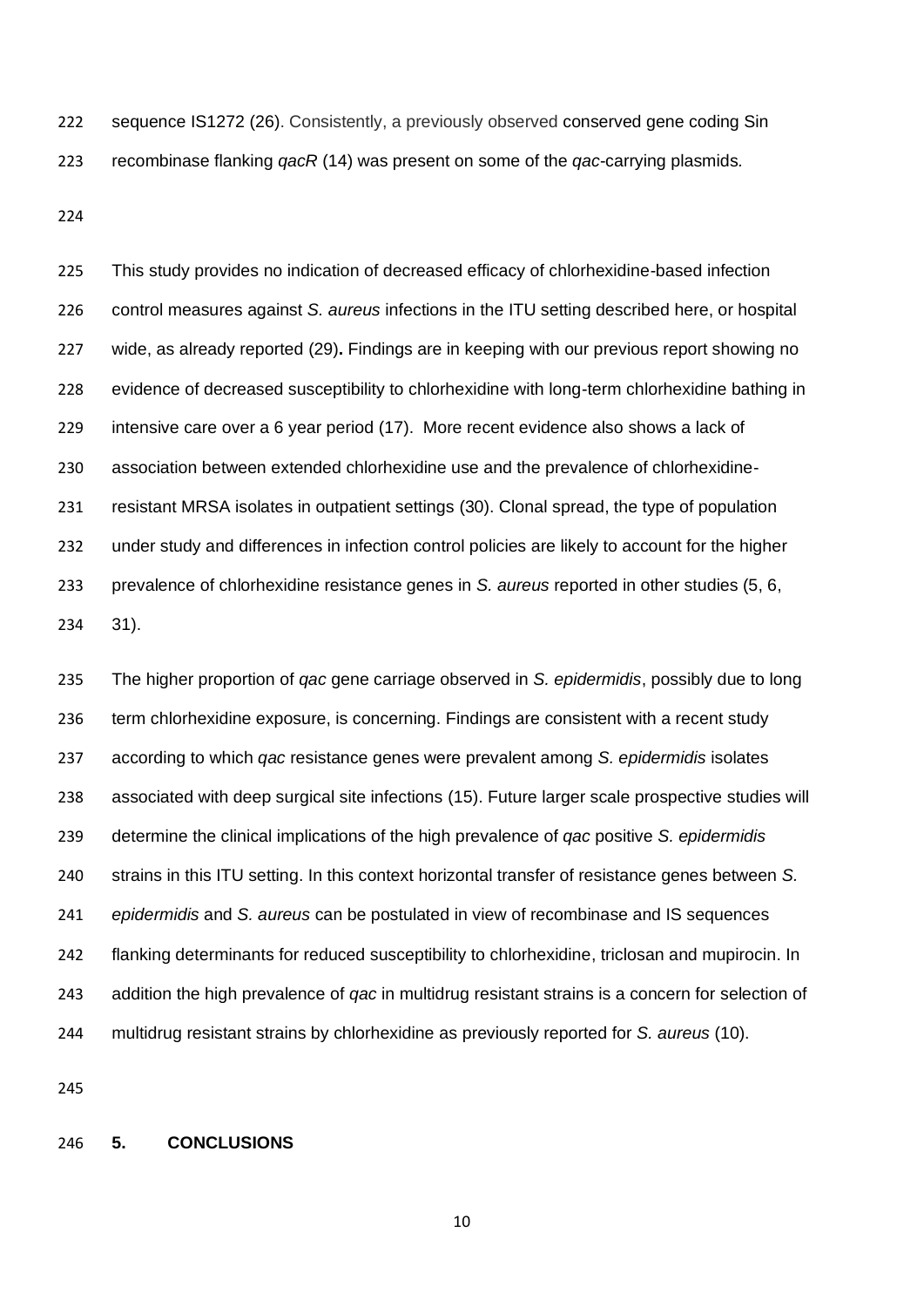In conjunction with our previous study, we report a negligible presence of *qacA* in *S. aureus* strains from screening samples and bacteraemia patients over an exceptionally long period of time. The new finding of a high proportion of *qac* gene carriage in *S. epidermidis* could however be of concern to all intensive care settings where chlorhexidine is used for universal decolonisation and prevention of bacteraemia. While levels of decreased susceptibility to chlorhexidine associated with *qac* gene carriage in *S. epidermidis* were stable with no evidence of increasing resistance levels over the study period, most *qac* positive *S. epidermidis* strains belonged to a single multidrug resistance sequence type. This raises concerns in relation to potential multidrug resistant strain selection by chlorhexidine. Larger scale prospective studies will determine the clinical relevance of these findings.

# **ACKNOWLEDGEMENTS**

 We thank the staff of the Aberdeen Clinical Diagnostic Laboratory and the Centre for Genome-Enabled Biology and Medicine of the University of Aberdeen for their dedicated support to this study.

### **CONFLICTS OF INTERESTS**

None to declare

## **REFERENCES**

1. Gould IM, MacKenzie FM, MacLennan G, Pacitti D, Watson EJ, Noble DW. Topical

antimicrobials in combination with admission screening and barrier precautions to control

- endemic methicillin-resistant staphylococcus aureus in an intensive care unit. Int J
- Antimicrob Agents. 2007 May;29(5):536-43.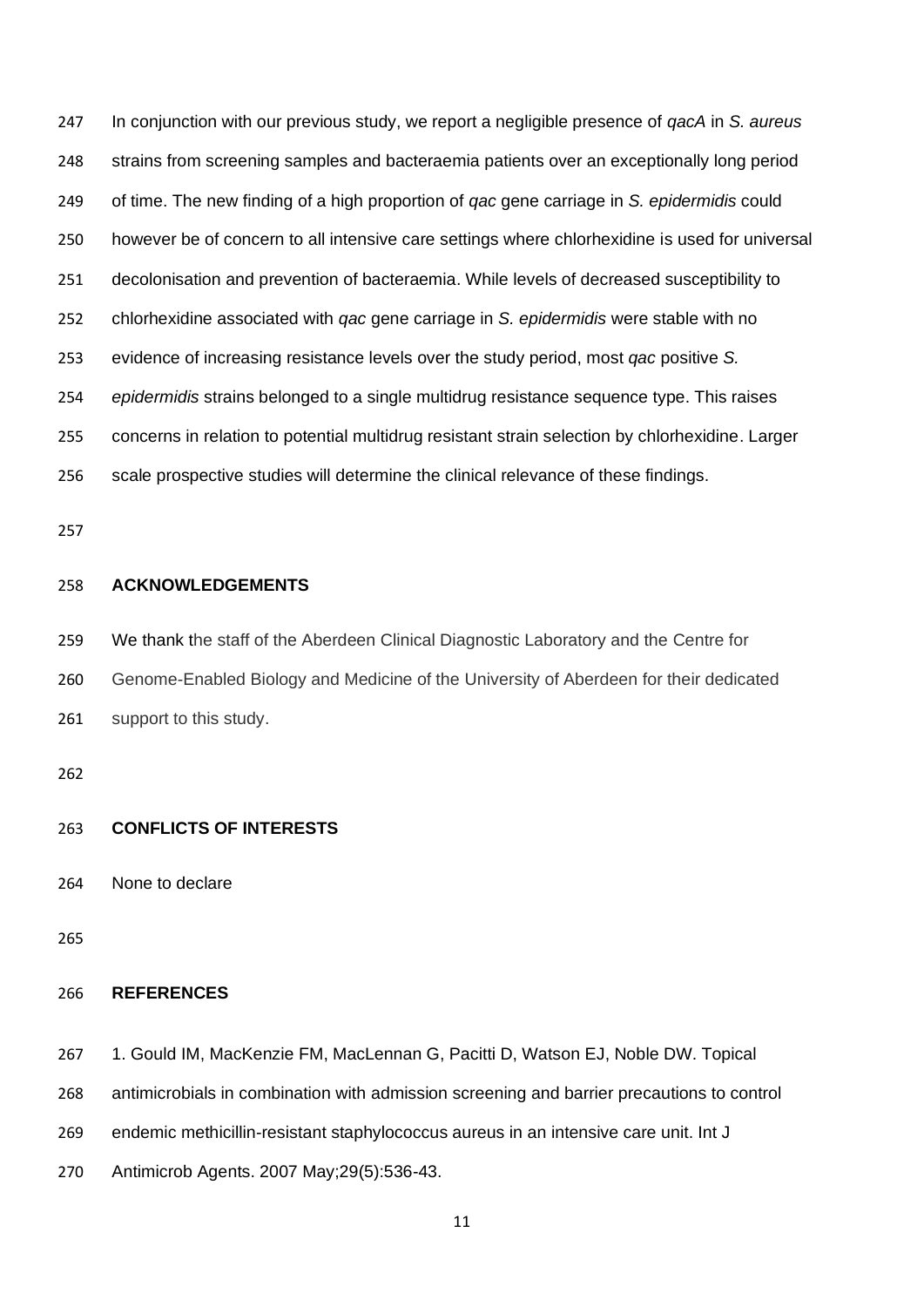2. Huang SS, Septimus E, Kleinman K, Moody J, Hickok J, Avery TR, et al. Targeted versus universal decolonization to prevent ICU infection. N Engl J Med. 2013 Jun 13;368(24):2255- 65.

 3. Milstone AM, Elward A, Song X, Zerr DM, Orscheln R, Speck K, et al. Daily chlorhexidine bathing to reduce bacteraemia in critically ill children: A multicentre, cluster-randomised, crossover trial. Lancet. 2013 Mar 30;381(9872):1099-106.

 4. Jarvis WR. Targeted decolonization to prevent ICU infections. N Engl J Med. 2013 Oct 10;369(15):1469.

 5. Block C, Furman M. Association between intensity of chlorhexidine use and micro- organisms of reduced susceptibility in a hospital environment. J Hosp Infect. 2002 Jul;51(3):201-6.

 6. Wang JT, Sheng WH, Wang JL, Chen D, Chen ML, Chen YC, et al. Longitudinal analysis of chlorhexidine susceptibilities of nosocomial methicillin-resistant staphylococcus aureus isolates at a teaching hospital in taiwan. J Antimicrob Chemother. 2008 Sep;62(3):514-7.

 7. Wassenaar TM, Ussery D, Nielsen LN, Ingmer H. Review and phylogenetic analysis of qac genes that reduce susceptibility to quaternary ammonium compounds in staphylococcus species. Eur J Microbiol Immunol (Bp). 2015 Mar;5(1):44-61.

288 8. Furi L, Ciusa ML, Knight D, Di Lorenzo V, Tocci N, Cirasola D, et al. Evaluation of reduced susceptibility to quaternary ammonium compounds and bisbiguanides in clinical isolates and laboratory-generated mutants of staphylococcus aureus. Antimicrob Agents Chemother. 2013 Aug;57(8):3488-97.

 9. Horner C, Mawer D, Wilcox M. Reduced susceptibility to chlorhexidine in staphylococci: Is it increasing and does it matter? J Antimicrob Chemother. 2012 Nov;67(11):2547-59.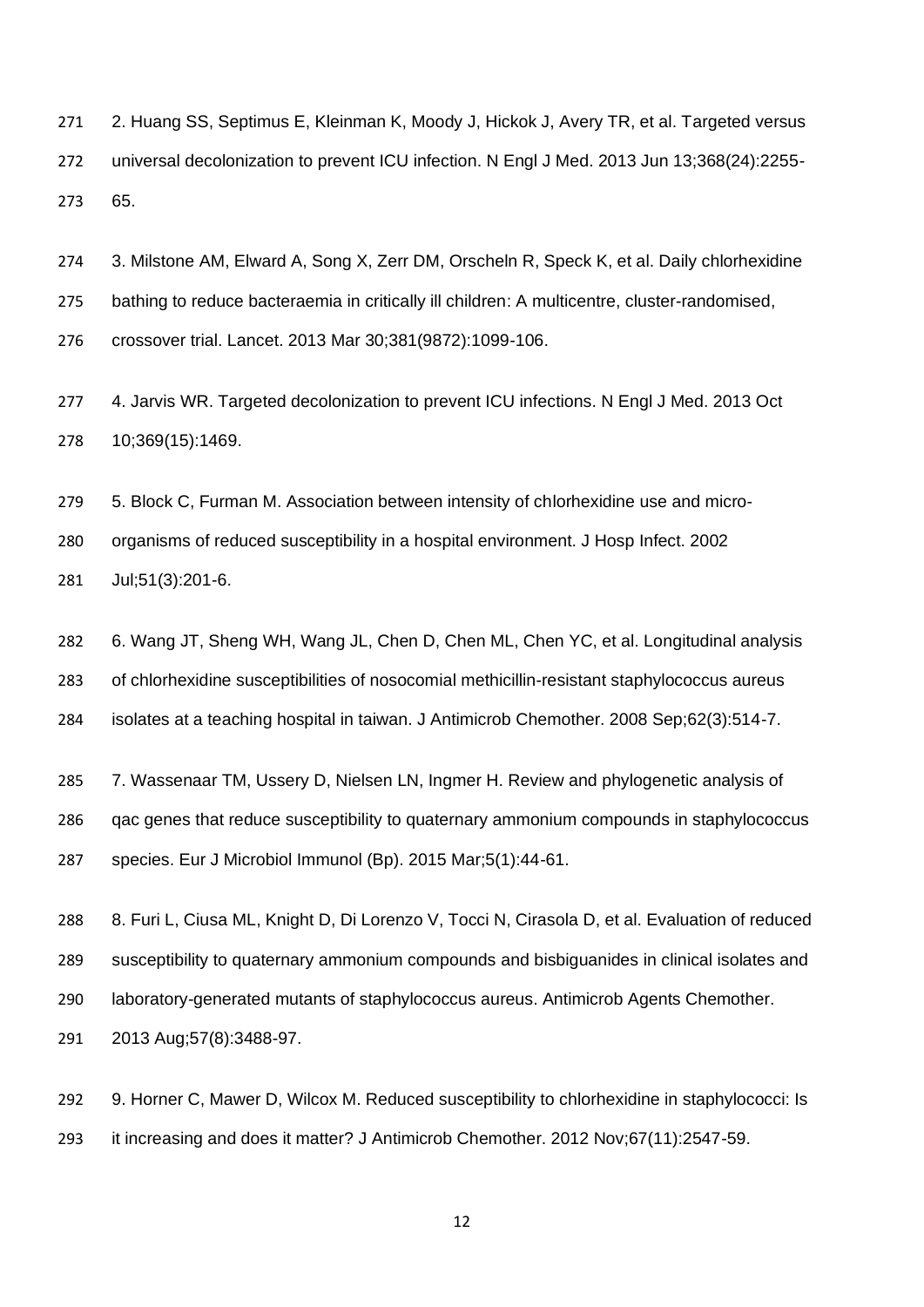10. Oggioni MR, Coelho JR, Furi L, Knight DR, Viti C, Orefici G, et al. Significant differences characterise the correlation coefficients between biocide and antibiotic susceptibility profiles in staphylococcus aureus. Curr Pharm Des. 2015;21(16):2054-7.

 11. Skovgaard S, Nielsen LN, Larsen MH, Skov RL, Ingmer H, Westh H. Staphylococcus epidermidis isolated in 1965 are more susceptible to triclosan than current isolates. PLoS One. 2013 Apr 16;8(4):e62197.

 12. Alam MM, Kobayashi N, Uehara N, Watanabe N. Analysis on distribution and genomic diversity of high-level antiseptic resistance genes qacA and qacB in human clinical isolates of staphylococcus aureus. Microb Drug Resist. 2003 Summer;9(2):109-21.

13. Paulsen IT, Brown MH, Littlejohn TG, Mitchell BA, Skurray RA. Multidrug resistance

 proteins QacA and QacB from staphylococcus aureus: Membrane topology and identification of residues involved in substrate specificity. Proc Natl Acad Sci U S A. 1996 Apr 16;93(8):3630-5.

 14. Sidhu MS, Heir E, Leegaard T, Wiger K, Holck A. Frequency of disinfectant resistance genes and genetic linkage with beta-lactamase transposon Tn552 among clinical staphylococci. Antimicrob Agents Chemother. 2002 Sep;46(9):2797-803.

15. Prag G, Falk-Brynhildsen K, Jacobsson S, Hellmark B, Unemo M, Soderquist B.

Decreased susceptibility to chlorhexidine and prevalence of disinfectant resistance genes

among clinical isolates of staphylococcus epidermidis. APMIS. 2014 Oct;122(10):961-7.

16. Bjorland J, Steinum T, Sunde M, Waage S, Heir E. Novel plasmid-borne gene qacJ

mediates resistance to quaternary ammonium compounds in equine staphylococcus aureus,

staphylococcus simulans, and staphylococcus intermedius. Antimicrob Agents Chemother.

2003 Oct;47(10):3046-52.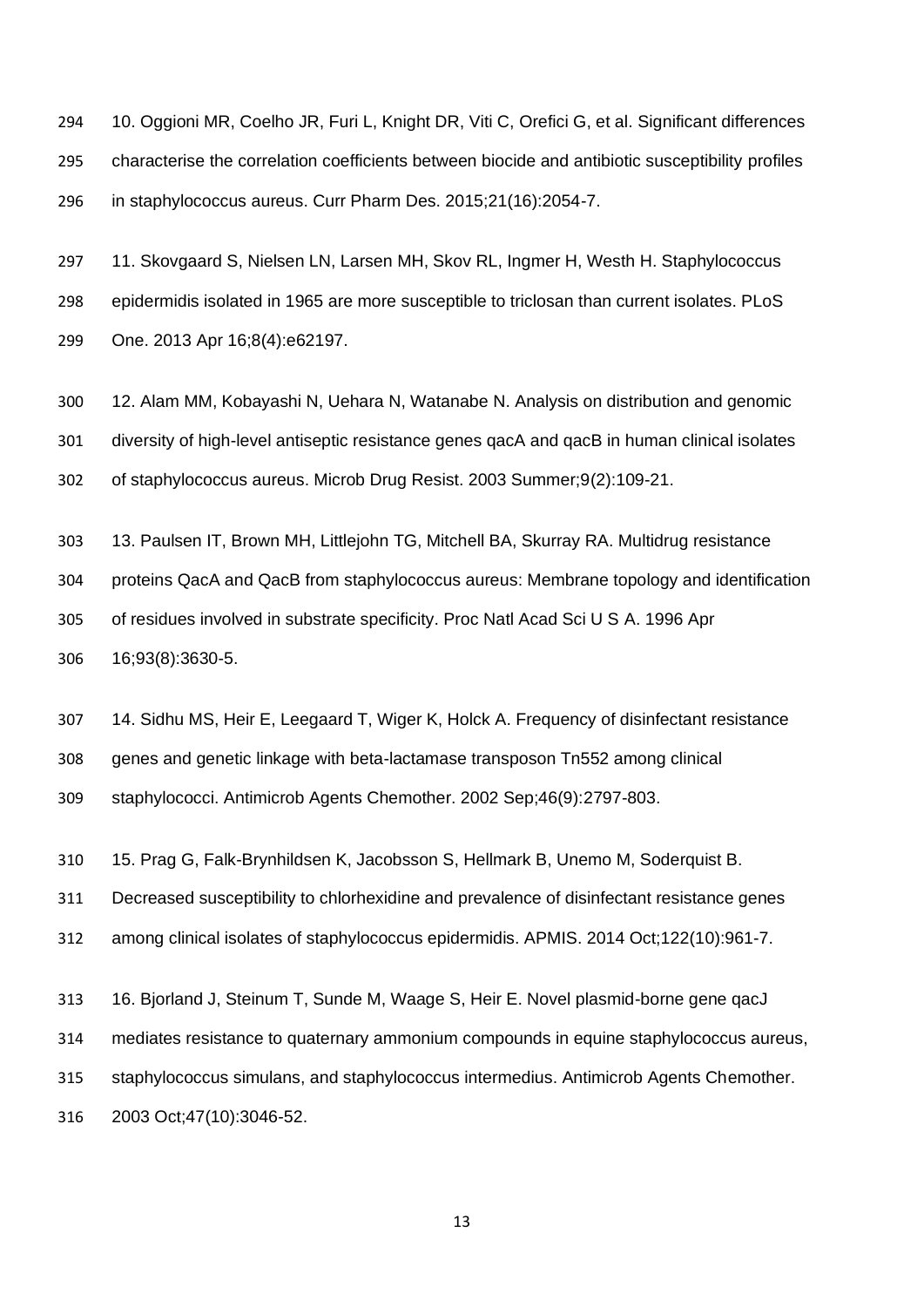317 17. Sangal V, Girvan EK, Jadhav S, Lawes T, Robb A, Vali L, et al. Impacts of a long-term programme of active surveillance and chlorhexidine baths on the clinical and molecular epidemiology of meticillin-resistant staphylococcus aureus (MRSA) in an intensive care unit in scotland. Int J Antimicrob Agents. 2012 Oct;40(4):323-31.

 18. Bolger AM, Lohse M, Usadel B. Trimmomatic: A flexible trimmer for illumina sequence data. Bioinformatics. 2014 Aug 1;30(15):2114-20.

19. Nurk S, Bankevich A, Antipov D, Gurevich AA, Korobeynikov A, Lapidus A, et al.

Assembling single-cell genomes and mini-metagenomes from chimeric MDA products. J

Comput Biol. 2013 Oct;20(10):714-37.

20. Gurevich A, Saveliev V, Vyahhi N, Tesler G. QUAST: Quality assessment tool for

genome assemblies. Bioinformatics. 2013 Apr 15;29(8):1072-5.

 21. Larsen MV, Cosentino S, Rasmussen S, Friis C, Hasman H, Marvig RL, et al. Multilocus sequence typing of total-genome-sequenced bacteria. J Clin Microbiol. 2012 Apr;50(4):1355- 61.

22. Littlejohn TG, Paulsen IT, Gillespie MT, Tennent JM, Midgley M, Jones IG, et al.

Substrate specificity and energetics of antiseptic and disinfectant resistance in

staphylococcus aureus. FEMS Microbiol Lett. 1992 Aug 15;74(2-3):259-65.

23. Widerstrom M, McCullough CA, Coombs GW, Monsen T, Christiansen KJ. A multidrug-

resistant staphylococcus epidermidis clone (ST2) is an ongoing cause of hospital-acquired

infection in a western australian hospital. J Clin Microbiol. 2012 Jun;50(6):2147-51.

24. Hurdle JG, O'Neill AJ, Chopra I. The isoleucyl-tRNA synthetase mutation V588F

conferring mupirocin resistance in glycopeptide-intermediate staphylococcus aureus is not

associated with a significant fitness burden. J Antimicrob Chemother. 2004 Jan;53(1):102-4.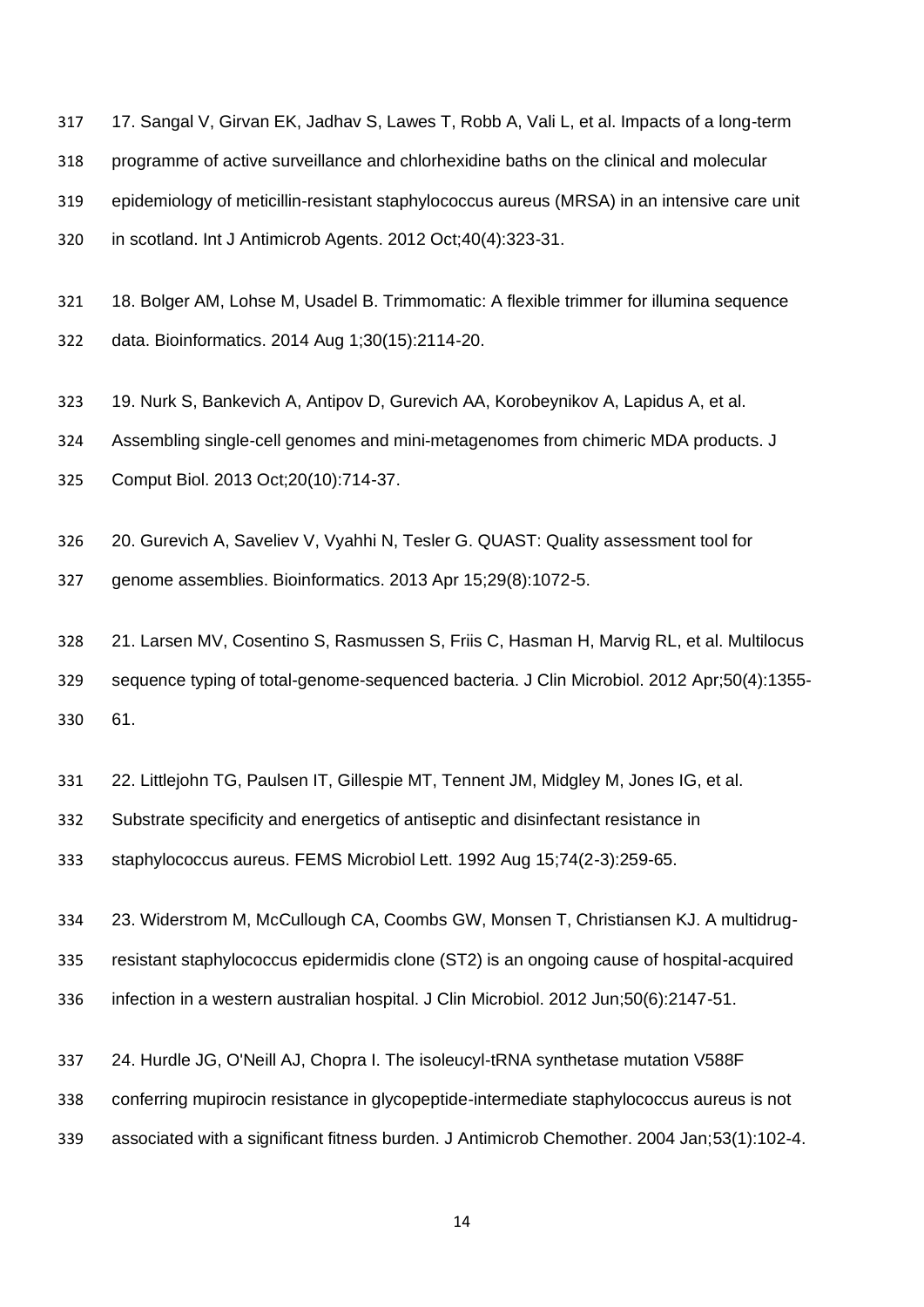25. Hurdle JG, O'Neill AJ, Mody L, Chopra I, Bradley SF. In vivo transfer of high-level mupirocin resistance from staphylococcus epidermidis to methicillin-resistant staphylococcus aureus associated with failure of mupirocin prophylaxis. J Antimicrob Chemother. 2005 Dec;56(6):1166-8.

 26. Ciusa ML, Furi L, Knight D, Decorosi F, Fondi M, Raggi C, et al. A novel resistance mechanism to triclosan that suggests horizontal gene transfer and demonstrates a potential selective pressure for reduced biocide susceptibility in clinical strains of staphylococcus aureus. Int J Antimicrob Agents. 2012 Sep;40(3):210-20.

 27. Conlan S, Mijares LA, NISC Comparative Sequencing Program, Becker J, Blakesley RW, Bouffard GG, et al. Staphylococcus epidermidis pan-genome sequence analysis reveals diversity of skin commensal and hospital infection-associated isolates. Genome Biol. 2012 Jul 25;13(7):R64,2012-13-7-r64.

 28. Roach DJ, Burton JN, Lee C, Stackhouse B, Butler-Wu SM, Cookson BT, et al. A year of infection in the intensive care unit: Prospective whole genome sequencing of bacterial clinical isolates reveals cryptic transmissions and novel microbiota. PLoS Genet. 2015 Jul;11(7):e1005413.

 29. Lawes T, Lopez-Lozano JM, Nebot C, Macartney G, Subbarao-Sharma R, Dare CR, et al. Turning the tide or riding the waves? impacts of antibiotic stewardship and infection control on MRSA strain dynamics in a scottish region over 16 years: Non-linear time series analysis. BMJ Open. 2015 Mar 26;5(3):e006596,2014-006596.

 30. Schlett CD, Millar EV, Crawford KB, Cui T, Lanier JB, Tribble DR, et al. Prevalence of chlorhexidine-resistant methicillin-resistant staphylococcus aureus following prolonged exposure. Antimicrob Agents Chemother. 2014 Aug;58(8):4404-10.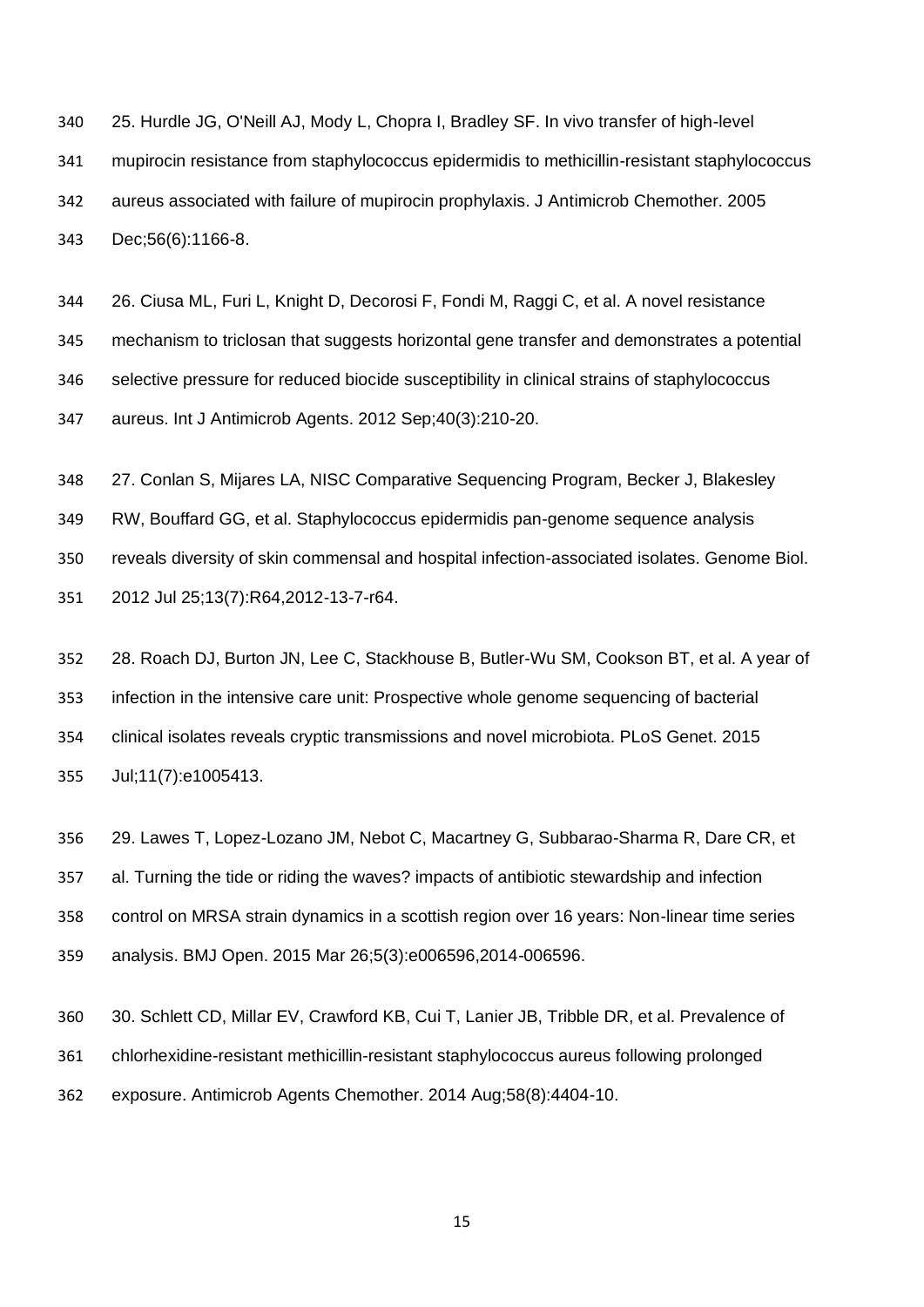31. Shamsudin MN, Alreshidi MA, Hamat RA, Alshrari AS, Atshan SS, Neela V. High

prevalence of qacA/B carriage among clinical isolates of meticillin-resistant staphylococcus

aureus in malaysia. J Hosp Infect. 2012 Jul;81(3):206-8.

# **FIGURE LEGEND**

 **Figure 1: Susceptibility of** *S. epidermidis* **isolates to chlorhexidine.** Chlorhexidine MICs are shown in relation to the MICs for ethidium bromide. Each of the twenty-five strains tested is represented by a symbol. Solid symbols indicate strains carrying *qac* genes and open symbols indicate *qac* negative strains. The MIC values for strain STAPH77 carrying a truncated *qac* are also represented by a solid symbol (chlorhexidine MIC = 2 mg/L, ethidium 374 bromide MIC =  $16 \text{ mg/L}$ .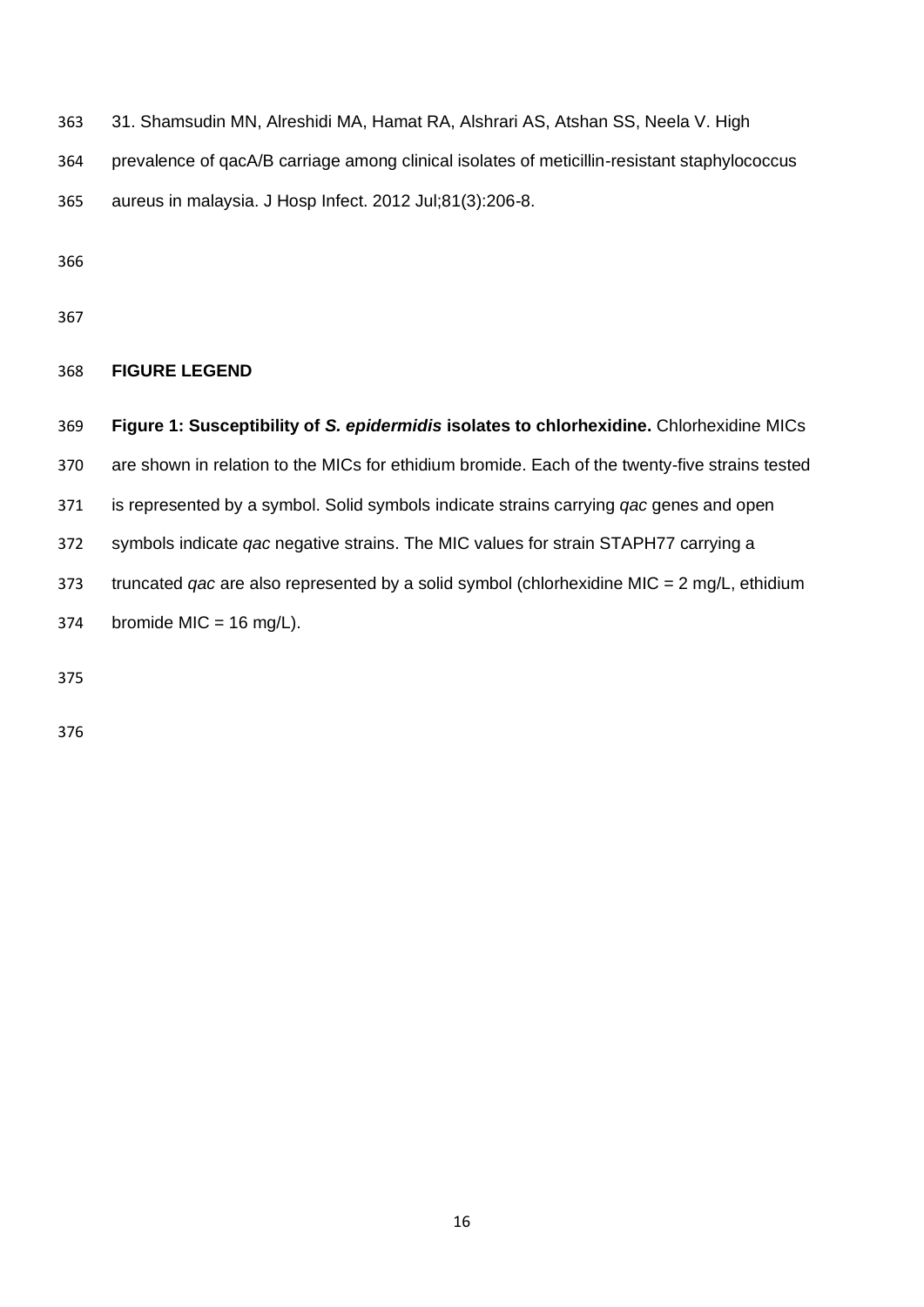# **FIGURE 1**

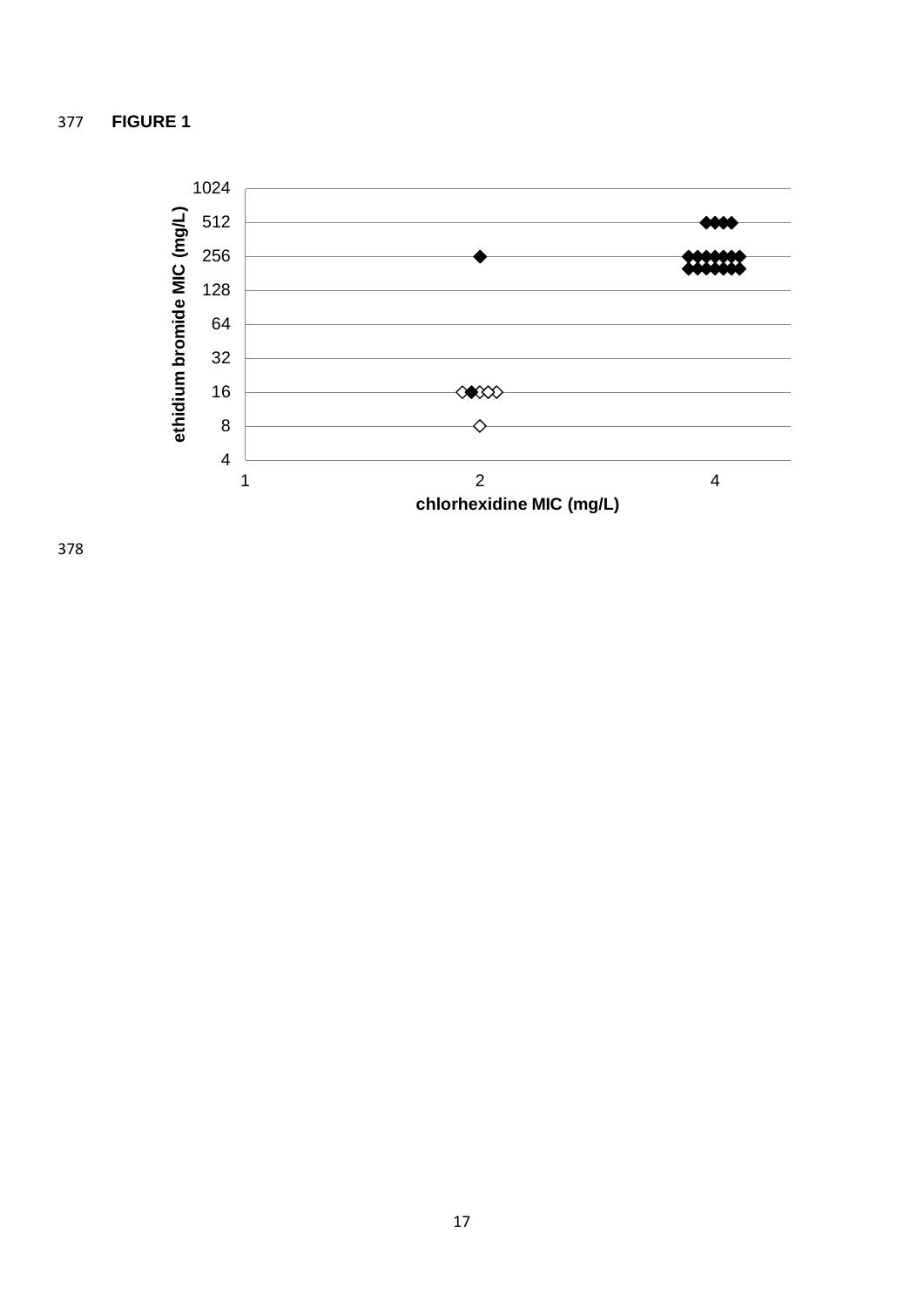| <b>Isolate ID</b> | <b>Date</b>   | <b>Sequence</b> | <b>Biocide susceptibility genes</b> |                     |                        |  |
|-------------------|---------------|-----------------|-------------------------------------|---------------------|------------------------|--|
|                   |               | type (ST)       | Chlorhexidine <sup>a</sup>          | <b>Mupirocin</b> b  | Triclosan <sup>c</sup> |  |
| STAPH48           | <b>Jul-09</b> | ST-559          | qacA                                | ileS (V588F)        | sh-fabl                |  |
| STAPH49           | <b>Jul-09</b> | $ST-2$          | qacA                                | <i>ileS</i> (V588F) |                        |  |
| STAPH51           | May-10        | ST-83           | qacAB                               | ile <sub>S2</sub>   | fabl (F204L), sh-fabl  |  |
| STAPH53           | May-10        | ST-5            | qacAB                               | ile <sub>S2</sub>   | sh-fabl                |  |
| STAPH54           | <b>Jul-10</b> | $ST-5$          | qacA                                |                     |                        |  |
| STAPH56           | Aug-10        | ST-2            | qacA                                | ileS2               | sh-fabl                |  |
| STAPH58           | Mar-11        | $ST-2$          | qacA                                |                     | sh-fabl                |  |
| STAPH59           | Apr-11        | ST-83           | qacAB                               | ile <sub>S2</sub>   | $fabI$ (F204L)         |  |
| STAPH60           | Aug-11        | $ST-2$          | qacA                                |                     |                        |  |
| STAPH61           | Sep-11        | $ST-2$          | qacA                                |                     |                        |  |
| STAPH62           | Sep-11        | ST-2            | qacA                                |                     |                        |  |
| STAPH63           | Sep-11        | $ST-2$          | qacA                                | ileS (V588F)        |                        |  |
| STAPH64           | Oct-11        | $ST-2$          | qacA                                | ileS (V588F)        |                        |  |
| STAPH66           | Apr-12        | ST-19           |                                     |                     |                        |  |
| STAPH67           | <b>Jul-12</b> | ST-210          |                                     |                     | sh-fabl                |  |
| STAPH68           | $Jul-12$      | ST-54           |                                     |                     |                        |  |
| STAPH69           | Sep-12        | $ST-2$          | qacA                                | ile <sub>S2</sub>   |                        |  |
| STAPH70           | Dec-12        | $ST-2$          | qacA                                |                     | sh-fabl                |  |
| STAPH73           | $Jan-13$      | ST-204          |                                     |                     |                        |  |
| STAPH74           | $Jan-13$      | new             |                                     |                     |                        |  |
| STAPH75           | Jan-13        | ST-2            | qacA                                | ileS (V588F)        |                        |  |

379 **Table 1:** Genetic determinants for reduced biocide susceptibility in *S. epidermidis* isolates.

<sup>a</sup> 380 *qac* gene sequences containing 3 nucleotide changes found in *qacB* are indicated as 381 *qacAB*

<sup>b</sup> 382 *ileS* gene mutation or presence of the added gene *ileS2* conferring reduced susceptibility to 383 mupirocin.

STAPH77 Jun-13 ST-59 *qacA* (fragment)<sup>d</sup> *sh-fabl* 

*<sup>c</sup>* 384 *fabI* gene mutation or presence of the added gene *sh-fabI* conferring reduced susceptibility 385 to triclosan*.*

386 <sup>*d*</sup> Truncated *qacA* sequence (only 3' 450bp fragment).

STAPH78 Jul-13 ST-2 *qacA* STAPH79 Sep-13 ST-48 *qacA* STAPH83 Feb-14 ST-2 *qacA*